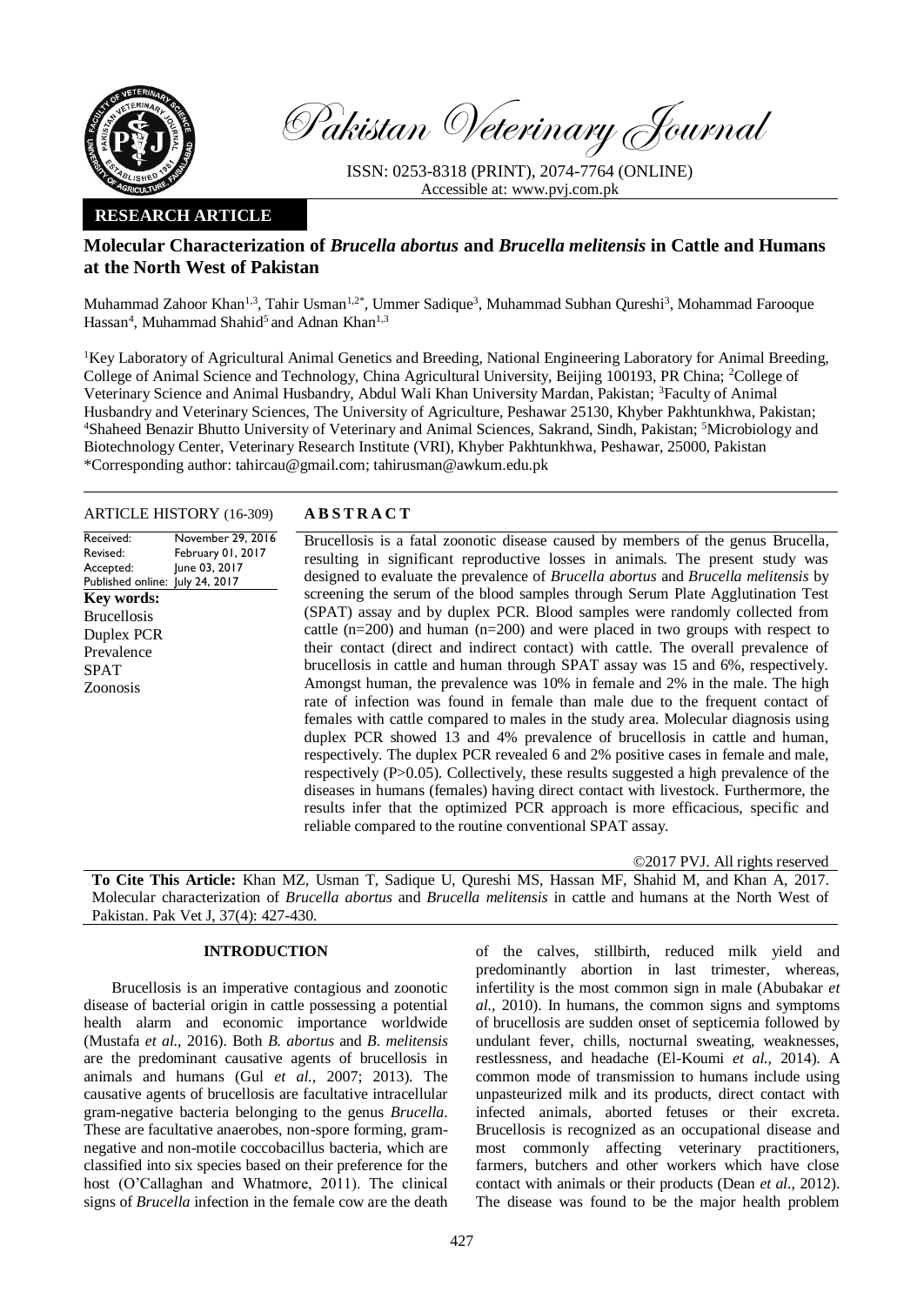both for livestock and human in North African countries (Jennings *et al.,* 2007). Social and economic factors were also documented to be the most important risk factors for brucellosis in Sub-Saharan and North African regions (Mitka *et al.,* 2007). The prevalence of brucellosis has also been documented in Pakistan with increasing occurrence of the disease in the large dairy farms (Mukhtar, 2010). In Pakistan, this disease is most commonly found in rural women as they are extensively involved in handling the animals and their products (Abubakar *et al.,* 2011). Brucella infection is widespread in subcontinent constituency showing severe social and economic threats to both human and livestock (Ali *et al.,* 2013).

Various kinds of serological tests i.e. milk ring test (MRT), rose Bengal precipitation test (RBPT), and serum plate agglutination test (SPAT) are appropriate for initial screening of Brucella infection in cattle (Gul *et al.,* 2007). Serological tests are the major diagnostic tools for screening of animals and humans brucellosis in the field; they are neither fully sensitive nor specific due to insufficient immunity or serological cross-reactivity. Molecular tests are preferred over the conventional tests because serological tests procedures are laborious for large-scale diagnosis and detection of the pathogen by PCR in DNA samples of the host is a true indication of the presence of a particular pathogen (Gwida *et al.,* 2011). Brucellosis is a complicated disease and cannot be diagnosed by single diagnostic test; therefore, the combination of serological and molecular tests is needed for the identification of brucella species. None the less, these tests carry some drawbacks (Abubakar *et al.,* 2011). In Pakistan, veterinarians mostly depend on conventional methods of screening due to limitations of facilities and financial issues. The RBPT, SPAT and MRT are the most commonly performed tests for identification of this disease at both government and private veterinary laboratories in Pakistan (Gul *et al.,* 2007).

Due to lack of specificity and sensitivity of serological tests and culture techniques, different molecular methods have been optimized both for the diagnosis of bovine and human brucellosis (Al-Dahouk *et al.,* 2007). The PCR has widely been used to detect *Brucella* DNA even at biovar levels (Chimana *et al.,* 2010). Keeping in view the above-mentioned review, the present study was conducted with the objectives, to document the prevalence of brucellosis in cattle and humans at district Karak, situated at the North West of Pakistan and to diagnose the *B. abortus* and *B. melitensis* on a molecular level by duplex PCR.

## **MATERIALS AND METHODS**

**Study area and sample size:** In the present study, blood samples (n=200) were randomly collected each from cattle and human by simple random sampling method at district Karak, Khyber Pakhtunkhwa, Pakistan. The blood samples were also taken from their owners to check for the public health importance of the disease. The samples were collected from 50 male and 50 female having direct contact with the animal. A 5 mL of blood was taken from each animal and human. Human samples were categorized into two groups on the basis of their contact with animal i.e. direct and indirect contact. Out of 5 mL blood sample

collected, 2 mL blood was taken in non-EDTA coated tubes for the collection of serum and 3 mL in EDTA coated tube for DNA extraction. The serum was separated from a blood sample and was screened using SPAT assay.

**Diagnosis of brucellosis using SPAT:** The serum samples and antigen used for screening of brucellosis were kept at room temperature for 30 to 50 min before use. A transparent glass slide was divided into 1.5" square with a wax pencil. A 20 µL of serum was taken on a glass slide with the help of micropipette and one drop of *Brucella* antigen was added. Similarly, one drop of *B. melitensis* antigen was added in the 20 µL of serum on another square. The slide was manually rotated for 2-3 min. The samples forming visible complex were declared as positive (Alton *et al.,* 1988).

**DNA extraction and PCR:** The DNA was extracted from all the blood samples using DNA extraction kit (Bio Basic Inc, Canada) as per the manufacturer's instructions. For PCR assay, two sets of oligonucleotide primers, BM-f (forward) and BM-r (reverse) for *B. melitensis,* BA-f (forward) and BA-r (reverse) for *B. abortus* were used. These primers were synthesized at the Invitrogen (Carlsbad, California) and were specific for IS711. The primer pairs used in the present study for *B. melitensis* and *B. abortus*, were: BM-F, 1) 5'-AAA TCG CGT CCT TGC TGG TCT GA3' and BM-R, 5'-TGCCGA TCA CTT AAG GGC CTT CAT-3'. 2) BA-F, 5'-GAC GAA CGG AAT TTT TCC AAT CCC-3' and BA-R 5'-TGCCGA TCA CTT AAG GGC CTT CAT-3'*,* respectively *(*Azar *et al.,* 2006). The PCR product consisted of 731bp for *B. melitensis* and 500bp for *B. abortus*. PCR reactions were performed in a 50 µL reaction volume, containing 19.5 µL 1x PCR Master Mix, 2 µL of each primer (Forward and Reverse), 5 µL template DNA and 21.5 µL nuclease free water according to the manual provided by the company (Shanghai ZJ Bio-Tech Co., Ltd. China). The amplification was performed in a thermal cycler (Multi– gene Labnet International Inc. USA), PCR products were visualized by gel electrophoresis using 1.5% of agarose and the photograph was taken on photo–documentation system (Infinity Vilber Lourmat, France). The clear bands of *Brucella* species DNA were considered as positive results.

**Statistical analysis:** The data were analyzed using Chisquare test in order to record the prevalence status through SPAT and PCR tests and student t-test was used to compare the differences in the prevalence between different groups i.e. human and cattle, and male and female. Difference was considered statistically significant when P≤0.05.

#### **RESULTS**

In examining the occurrence of brucellosis in cattle, all collected samples were analysed through SPAT for initial screening followed by PCR for confirmatory diagnosis of the disease. The overall incidence of brucellosis documented in cattle was 15 and 13% through SPAT and PCR test, respectively. The percentage ratio of *B. abortus* and *B. melitensis* was 9 and 6%, respectively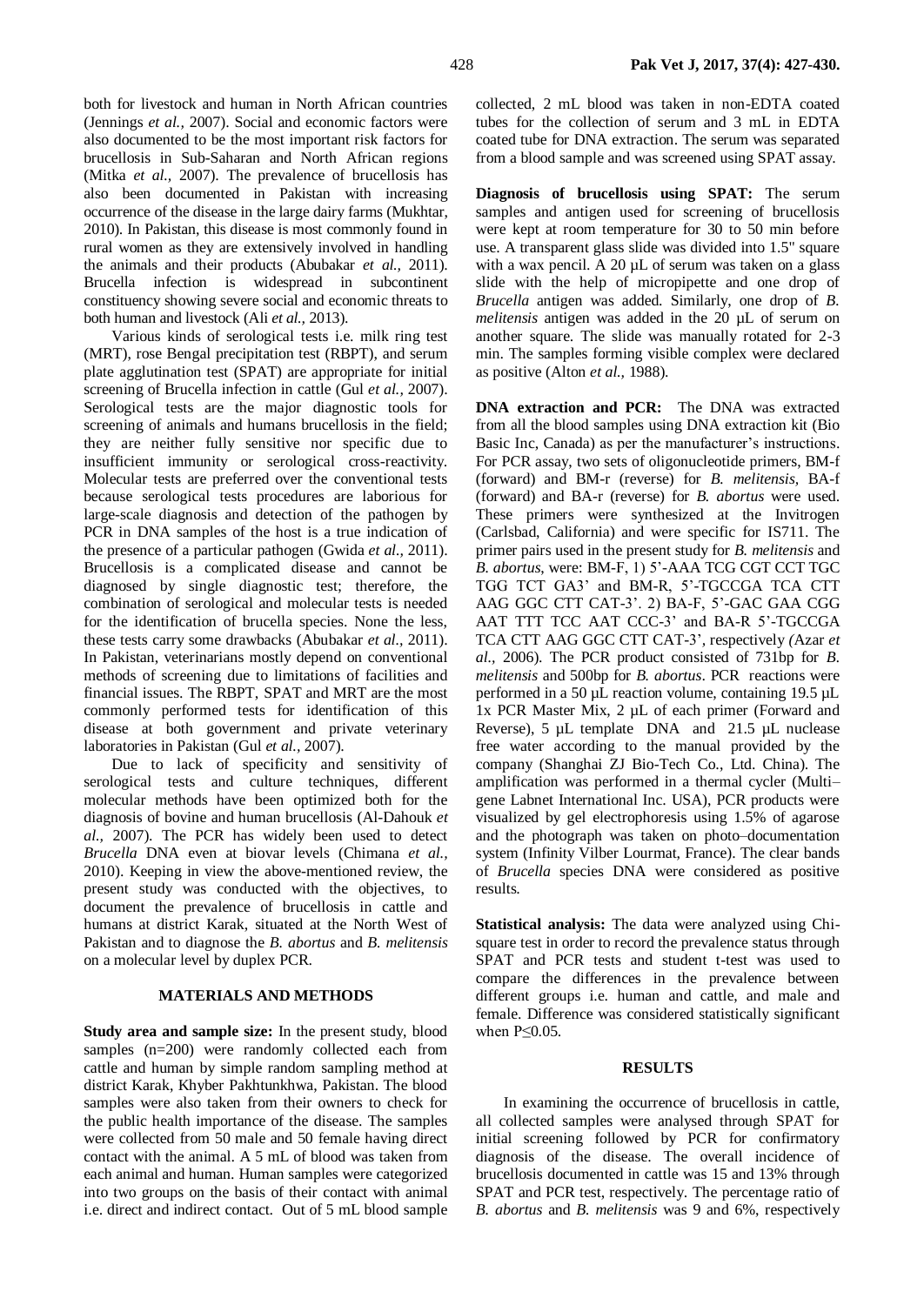through SPAT, whereas, 7.5% of *B. abortus* and 5.5% of *B. melitensis* was predicted through PCR (P>0.05; Table 1). Regarding the distribution of *Brucella* infection in humans, the samples showed 6 and 4% prevalence of the Brucella infection subjected to SPAT and duplex PCR, respectively. Moreover, the prevalence of *B. meltensis* was higher than *B. abortus* in human (P>0.05; Table 1). In order to determined whether the sex has any role in brucellosis, the infection was also assesed sex wise and it was established that the infection was 10 and 2% in females and males, respectively. The percentage ratio of *B. melitensis* was 8% while that of *B. abortus* was 2%. In males, 2% of *B. melitensis* and no case of *B. abortus* were documented. After SPAT test all the samples were processed through PCR (Table 3; P>0.05). To understand the zoonotic importance of brucella infection, the prevalence of brucellosis in humans having direct contact with animal through SPAT and duplex PCR were documented (Table 4). The samples were screened through SPAT, showing 20% positive samples in case of females and only 4% in males (Table 4). The results showed the high ratio of brucellosis in female compared to male. Regarding duplex PCR results, a higher percentage ratio of 16% was documented in female compared to male 4% (P>0.05).



**Fig. 1:** Agarose gel electrophoresis of multiplex PCR-amplified products from purified DNAs of *B. abortus* and *B. melitensis*. Lane 1, DNA marker. Lane 2, *B. abortus* and *B. melitensis.* Lane 3, *B. abortus.* Lane 4, *B. melitensis*. Lane 5, *B. melitensis*. Lane 6, negative control (PCR buffer).

**Table 1:** Overall prevalence of brucellosis in cattle and humans through SPAT and duplex PCR

| Test          |        | Negative          |                     |         |
|---------------|--------|-------------------|---------------------|---------|
| used          | Total  | <b>B.</b> abortus | <b>B.</b> meltensis |         |
| Cattle        |        |                   |                     |         |
| <b>SPAT</b>   | 30(15) | 18(9)             | 12(6)               | 170(85) |
| <b>PCR</b>    | 26(13) | 15(7.5)           | 11(5.5)             | 174(87) |
| P value       |        |                   |                     | 0.83    |
| <b>Humans</b> |        |                   |                     |         |
| <b>SPAT</b>   | 12(6)  | 2(1)              | 10(5)               | 188(94) |
| <b>PCR</b>    | 8(4)   | -                 | 8(4)                | 192(96) |
| P value       |        |                   |                     | 0.32    |

There were 200 samples in each test. Values in parenthesis indicate percentage.

**Table 2:** Sex-wise overall prevalence of brucellosis in human through SPAT and PCR

|             |                | Positive |                |                     | <b>Negative</b> | specific fi |
|-------------|----------------|----------|----------------|---------------------|-----------------|-------------|
|             | <b>Species</b> | Total    | B. abortus     | <b>B.</b> meltensis |                 | cattle wh   |
|             | Human(F)       | 10(10)   | 2(2)           | 8(8)                | 90(90)          | sheep and   |
| <b>SPAT</b> | Human(M)       | 2(2)     | $\blacksquare$ | 2(2)                | 98(98)          | 3% cases    |
| <b>PCR</b>  | Human(F)       | 6(6)     | $\blacksquare$ | 6(6)                | 94(94)          | district B  |
|             | Human(M)       | 2(2)     | $\blacksquare$ | 2(2)                | 98(98)          | to the hos  |
| P value     |                |          |                |                     | 0.32            | naaaan ha   |

There were 100 samples in each test. Values in parenthesis indicate percentage.

## **DISCUSSION**

Brucellosis is a complex infection in provisos of epidemiology, diagnosis and control. Though several serological and cultural tests are used to detect the disease, yet considerable problems remain in the diagnosis of this disease (Gul *et al*., 2014; 2015). Here, we report a series of studies supporting the more efficacious role of the two main serological and molecular tests commonly used in the screening of brucellosis in cattle and human at district Karak, Pakistan. The present study acknowledged high positive cases on SPAT (18%) compared to PCR (13%). In the case of specificity for PCR and SPAT, our reported data is in line with Mahmood *et al.* (2016a; 2016b), who observed that PCR is a more specific diagnostic tool in the identification of brucellosis in comparison to other conventional serological methods. Saleha *et al.* (2014) also concluded that PCR is more specific compared to SPAT and reported a prevalence of 37.1 and 25.7% of the disease on SPAT and PCR, respectively, in cattle of district Peshawar, Pakistan. The variation might be due to sample size, different habitat, poor management and free grazing of animals. However, the study of Bakhtullah *et al.* (2014) supported our reported study; the authors noticed 18% prevalence of brucellosis on SPAT at Bannu and Lakki Marwat districts of Khyber Pakhtunkhwa, Pakistan. The similarity is due to the same environment and livestock management practices prevailing in the southern Khyber Pakhtunkhwa. The more positive cases through SPAT might be due to cross-reactions with other Gram-negative bacteria such as Salmonella and *E. coli* (Saleha *et al.,* 2014).

Regarding sex-wise prevalence, we demonstrated a higher ratio of brucellosis in females as compared to males. Our research supported the study of Din *et al.* (2013), who reported 5.33% and 9.33% seroprevalence of brucellosis in human males and females, respectively through SPAT. Imad *et al.* (2011) screened high ratio of *Brucella* infection in females (41.5%) compare to males (29.5%), furthermore, the authors documented the higher occurrence of the disease in rural areas which show the potential zoonotic importance of brucellosis in rural areas. A series of studies reported a high prevalence of brucellosis in females compared to males and also investigated that PCR is a method of choice for the diagnosis of brucellosis (Tibesso *et al.,* 2014). Noticeably, females are more commonly affected by this disease because of their extensive involvement in the handling of animals and their products in rural areas of third world countries and are unawareness of proper handling of livestock and their product, safety procedures and livestock diseases. We noticed a higher incidence of *B. meltensis* than *B. abortus* in human, which is in line with previous studies (Tiller *et al.,* 2010; Catharina *et al.,* 2015), who described that morphologically all species of *Brucella* are identical yet each species has affinity for specific host i.e. *B. abortus* was more commonly found in cattle while *B. melitensis* predilection hosts are human, sheep and goats. Din *et al.* (2013), also observed 6 and 3% cases of *B. melitensis and B. abortus* in human at district Bhimber, AJK, Pakistan. The reason might be due to the host-pathogen interaction affinity. However, a solid reason behind the predilection affinity of *Brucella* species is yet unknown.